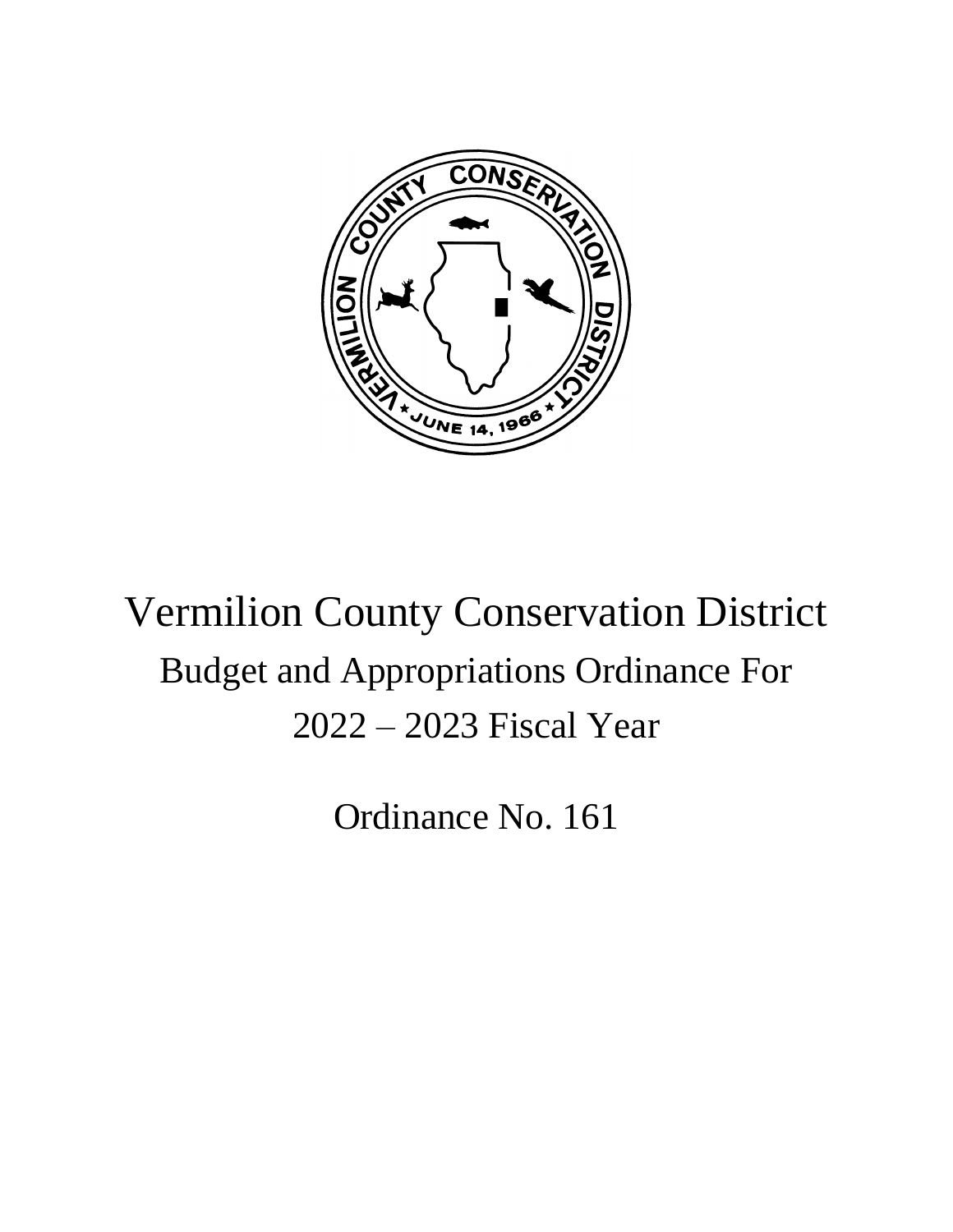## Vermilion County Conservation District Notice by Publication Budget Ordinance No. 161

## Division I Corporate Fund A. Statement of Estimated Cash and Revenue

| Description                                                                | Amount        |
|----------------------------------------------------------------------------|---------------|
| Cash Balance on April 1, 2022                                              | \$1,124,544   |
| Revenue                                                                    |               |
| Collection of the 2021 Real Estate Tax Levy                                | \$950,000     |
| Corporate Personal Property Replacement Tax                                | 350,000       |
| Hotel/Motel Tax/TIF                                                        | 2,000         |
| Interest Income on Cash and Investments                                    | 1,500         |
| Grants-In-Aid                                                              | 50,000        |
| Rental of Shelter Houses and Other Buildings                               | 55,000        |
| <b>Boat License Fees</b>                                                   | 52,000        |
| Sale of Hunting and Fishing Licenses (IDNR)                                | 250           |
| Sale of Merchandise at Boat Ramp and Visitor Center Concessions            | 350           |
| <b>Gasoline Sales at Boat Ramp</b>                                         | 12,500        |
| Program and Summer Camps                                                   | 4,000         |
| Bookstore Items for Sale at Forest Glen and Kennekuk Nature Centers        | 800           |
| Special Events and Activities                                              | 10,000        |
| Other Income                                                               | 27,000        |
| Forest Glen Campgrounds which includes the Camp Store and sale of firewood | 55,000        |
| <b>Soft Drinks</b>                                                         | 2,500         |
| <b>Hunting Permits</b>                                                     | 25,000        |
| <b>Farming Operations</b>                                                  | 47,300        |
| Leases                                                                     | 250           |
| <b>Donations and Contributions</b>                                         | 5,000         |
| Dedicated Funds which includes                                             |               |
| The Audubon Society, Pheasants Forever, Revolutionary War Reenactment,     |               |
| Kickapoo Rail Trail Leases, Arboretum, Illinois Public Risk Grant.         | 1,000,000     |
| <b>TOTAL REVENUE</b>                                                       | \$2,650,450   |
| TOTAL ESTIMATED CASH FOR EXPENDITURES                                      | \$3,774,994   |
| TOTAL ESTIMATED EXPENDITURES DESCRIBED IN SECTION B                        | \$2,799,175   |
| TOTAL ESTIMATED CASH BALANCE ON MARCH 31, 2022                             | \$<br>975,819 |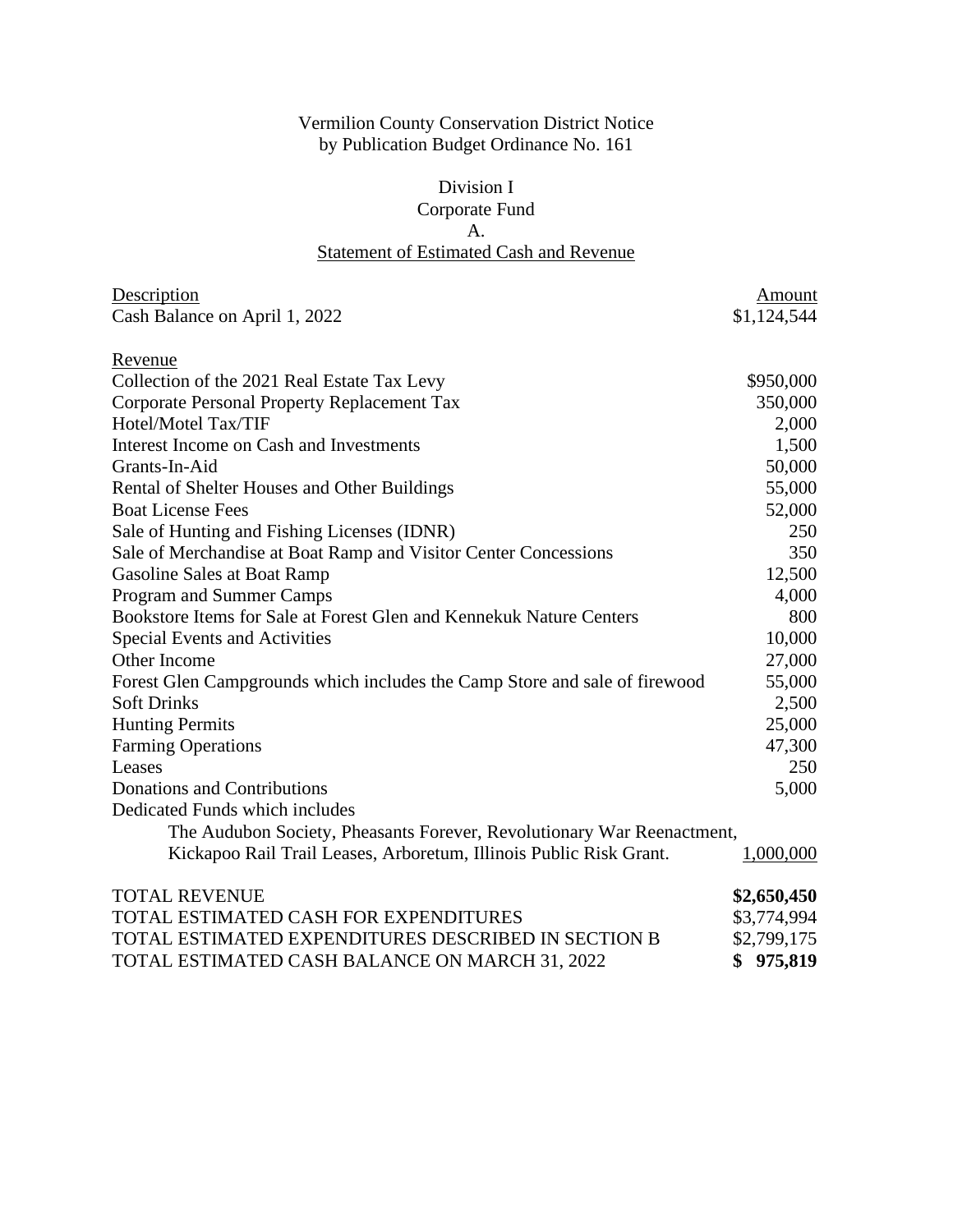**Statement of Estimated Expenditures** 

| <u>Statement of Estimated Expenditures</u> |             |
|--------------------------------------------|-------------|
| Description                                | Amount      |
| <b>Salaries and Wages Administration</b>   | \$237,000   |
| Education                                  | 135,000     |
| <b>Forest Glen</b>                         | 120,000     |
| Kennekuk                                   | 120,000     |
| <b>Lake Vermilion</b>                      | 48,000      |
| <b>Boat Ramp</b>                           | 14,000      |
| <b>Seasonal Staff</b>                      | 45,000      |
| <b>Contractual Services</b>                | 5,000       |
| <b>Salary Increases</b>                    | 7,500       |
| <b>TOTAL</b>                               | \$731,500   |
| <b>Employee Benefits</b>                   |             |
| Uniforms                                   | \$4,500     |
| Safety and First Aid Supply                | 2,500       |
| Training and Education                     | 500         |
| <b>TOTAL</b>                               | \$7,500     |
| <b>Administrative Expenses</b>             |             |
| <b>Legal Services</b>                      | \$5,000     |
| <b>Travel and Meeting Expense</b>          | 1,250       |
| Plaques and Memorials                      | 750         |
| Supplies                                   | 2,500       |
| Postage                                    | 1,250       |
| Printing                                   | 2,500       |
| <b>Legal Publications</b>                  | 500         |
| Memberships                                | 5,000       |
| <b>Books and Subscriptions</b>             | 100         |
| <b>Rental of Equipment</b>                 | 5,000       |
| Maintenance of Equipment                   | 500         |
| Maintenance Agreements/Leases              | 6,000       |
| <b>Computer Software</b>                   | 4,500       |
| Website / Internet                         | 6,000       |
| Office Furniture or Equipment              | 3,000       |
| Miscellaneous                              | 1,000       |
| Engineering/Surveying                      | 5,000       |
| <b>Dedicated Fund Expense</b>              | 1,000,000   |
| <b>TOTAL</b>                               | \$1,049,850 |
| <b>Promotions and Publications</b>         |             |
| Advertising                                | \$1,500     |
| Newsletter                                 | 5,000       |
| <b>TOTAL</b>                               | \$6,500     |

B.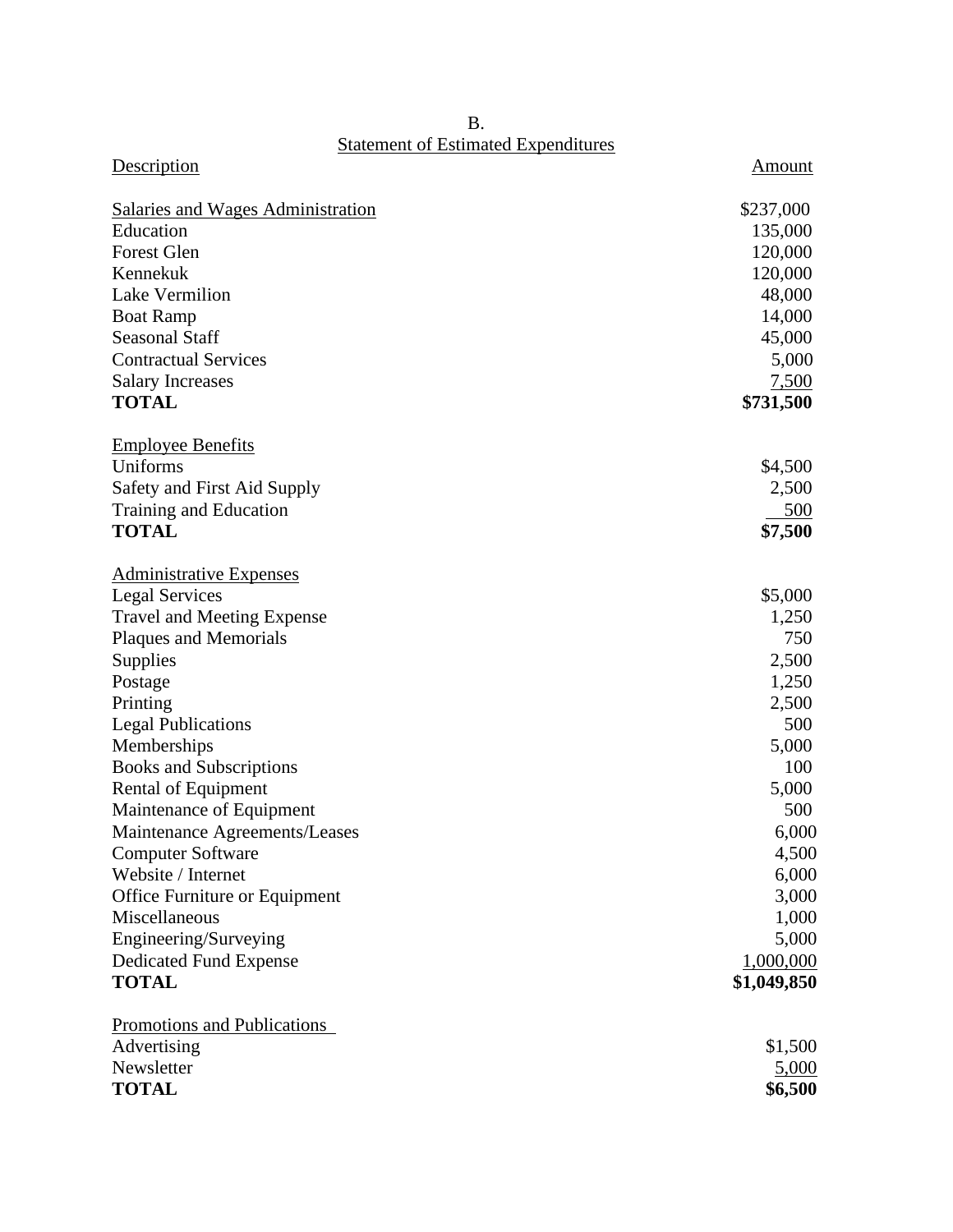| Statement of Estimated Expenditures, cont. |          |
|--------------------------------------------|----------|
| <b>Education and Program Expense</b>       |          |
| Postage                                    | \$750    |
| Printing                                   | 2,000    |
| <b>Teaching Materials</b>                  | 1,500    |
| Visual and Audio                           | 1,000    |
| <b>Summer Camp Supplies</b>                | 1,500    |
| <b>Exhibit Material and Supply</b>         | 2,000    |
| Memberships                                | 200      |
| <b>Books and Subscriptions</b>             | 50       |
| <b>Bookstore Merchandise for Resale</b>    | 500      |
| Supplies                                   | 1,500    |
| Animal Food                                | 500      |
| Program Expense                            | 2,500    |
| Office Furniture or Equipment              | 2,000    |
| Miscellaneous                              | 200      |
| <b>TOTAL</b>                               | \$16,200 |
| <b>Forest Glen Preserve</b>                |          |
| Electricity                                | \$25,000 |
| Telephone                                  | 4,000    |
| <b>Heating Fuel</b>                        | 6,500    |
| Motor Fuel                                 | 20,000   |
| <b>Vehicle Repairs</b>                     | 3,500    |
| <b>Equipment Repair</b>                    | 6,000    |
| <b>Hand and Power Tools</b>                | 1,500    |
| <b>General Supplies</b>                    | 2,000    |
| <b>Janitor Supplies</b>                    | 5,000    |
| Landscaping / Turf                         | 1,500    |
| Pesticides / Fertilizer                    | 1,000    |
| <b>Building Repair</b>                     | 10,000   |
| Potable / Waste Water                      | 2,000    |
| Roads, Trails, Bridge                      | 3,000    |
| Picnic and Rec. Equipment Repair           | 700      |
| Fence and Sign Repair                      | 3,000    |
| <b>Equipment Rental</b>                    | 300      |
| Miscellaneous                              | 250      |
| <b>TOTAL</b>                               | \$95,250 |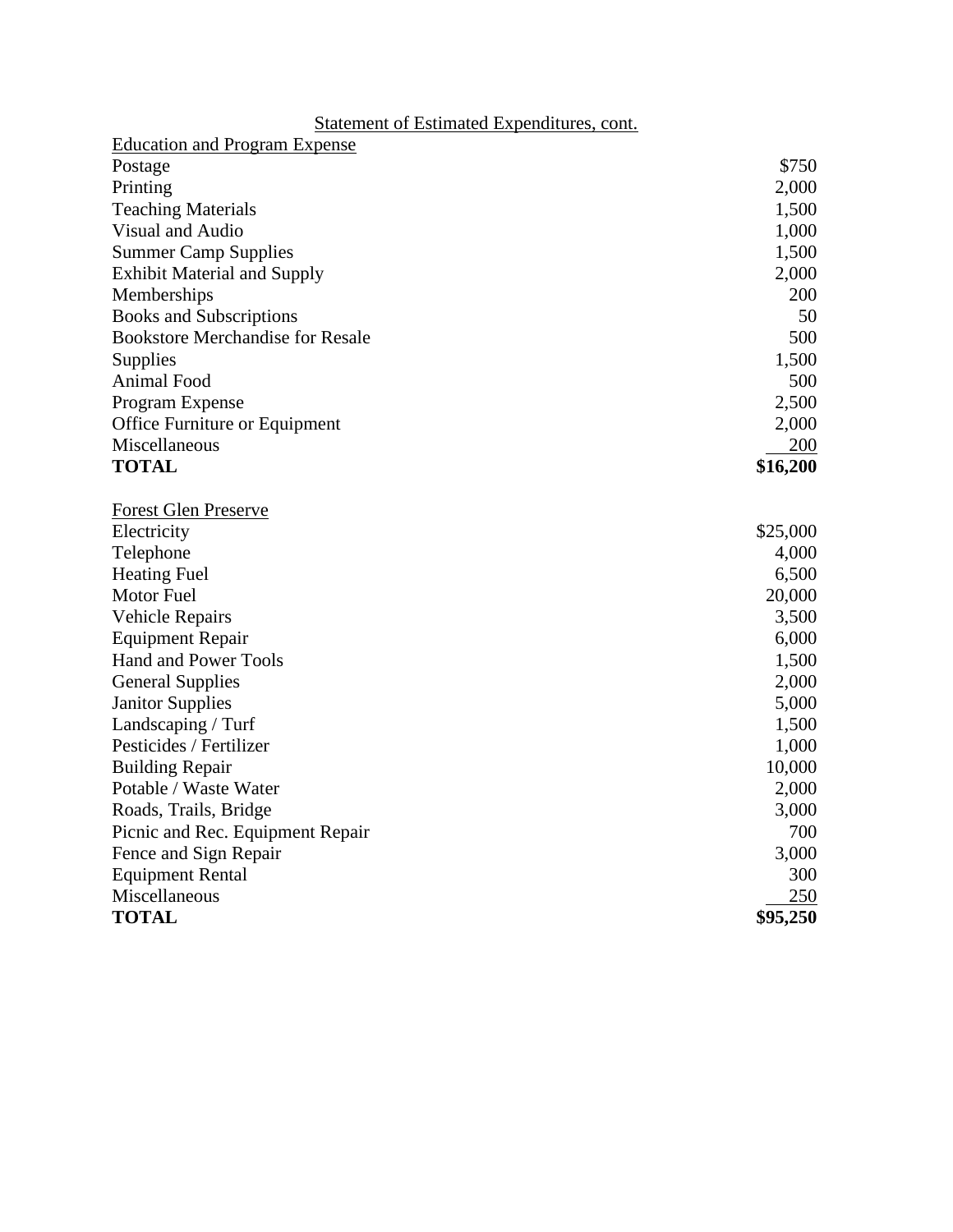| \$20,000<br>4,000<br>6,000<br>25,000<br>4,000<br>7,000<br>1,500 |
|-----------------------------------------------------------------|
|                                                                 |
|                                                                 |
|                                                                 |
|                                                                 |
|                                                                 |
|                                                                 |
|                                                                 |
|                                                                 |
| 1,000                                                           |
| 6,000                                                           |
| 1,000                                                           |
| 1,000                                                           |
| 25,000                                                          |
| 1,000                                                           |
| 5,000                                                           |
| 2,500                                                           |
| 1,000                                                           |
| 1,000                                                           |
| 2,500                                                           |
| 250                                                             |
| 300                                                             |
| \$115,050                                                       |
|                                                                 |
| \$2,500                                                         |
| 1,000                                                           |
| 500                                                             |
| 500                                                             |
| 1,500                                                           |
| 500                                                             |
| 1,500                                                           |
| 500                                                             |
| 2,000                                                           |
| 500                                                             |
| 3,000                                                           |
| 500                                                             |
|                                                                 |
|                                                                 |
| 500                                                             |
| 4,500<br>250                                                    |
| 250                                                             |
|                                                                 |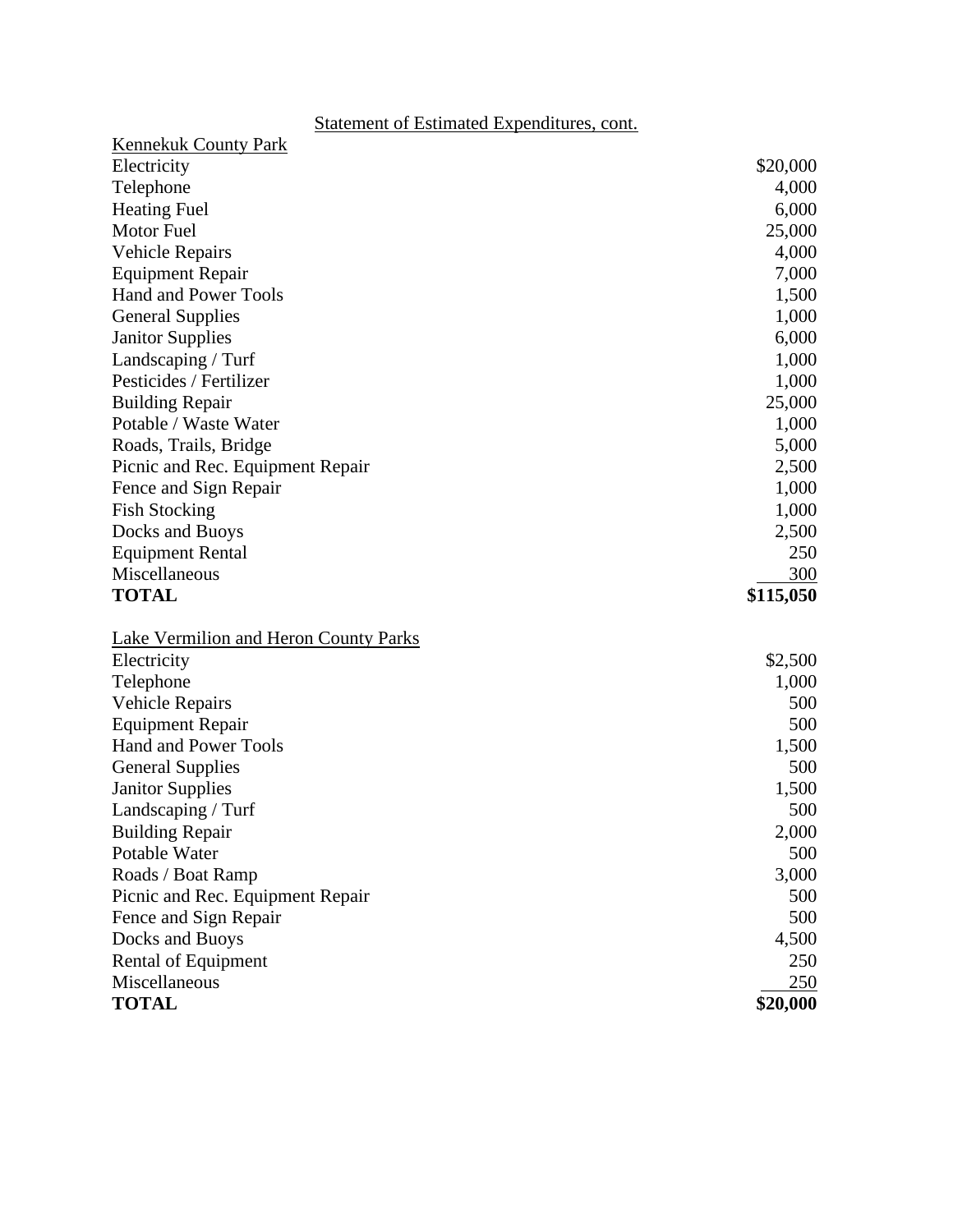| General                             |          |
|-------------------------------------|----------|
| Vehicle Repairs                     | \$1,250  |
| <b>Equipment Repair</b>             | 7,500    |
| <b>Hand and Power Tools</b>         | 1,000    |
| <b>Equipment Rental</b>             | 250      |
| <b>TOTAL</b>                        | \$10,000 |
| Other                               |          |
| <b>Soft Drinks</b>                  | \$2,000  |
| Concessions                         | 500      |
| Souvenirs                           | 100      |
| Other nonfood                       | 25       |
| Concessions – Gas and Oil           | 10,000   |
| Camp Store                          | 500      |
| Firewood                            | 3,500    |
| Illinois Sales Tax                  | 2,500    |
| <b>Concession Equipment Repair</b>  | 1,000    |
| <b>Water Craft Licenses/Repairs</b> | 1,000    |
| <b>Alarm Systems</b>                | 1,000    |
| <b>Upland Game Birds</b>            | 2,500    |
| Disposal and Pumping Fees           | 10,600   |
| Dams / Spillways                    | 5,000    |
| <b>Termite Contracts</b>            | 5,700    |
| <b>Volunteer Programs</b>           | 1,700    |
| <b>Other Merchandise for Resale</b> | 100      |
| <b>Special Events</b>               | 6,000    |
| <b>Portable Toilet Rental</b>       | 1,000    |
| <b>TOTAL</b>                        | \$54,725 |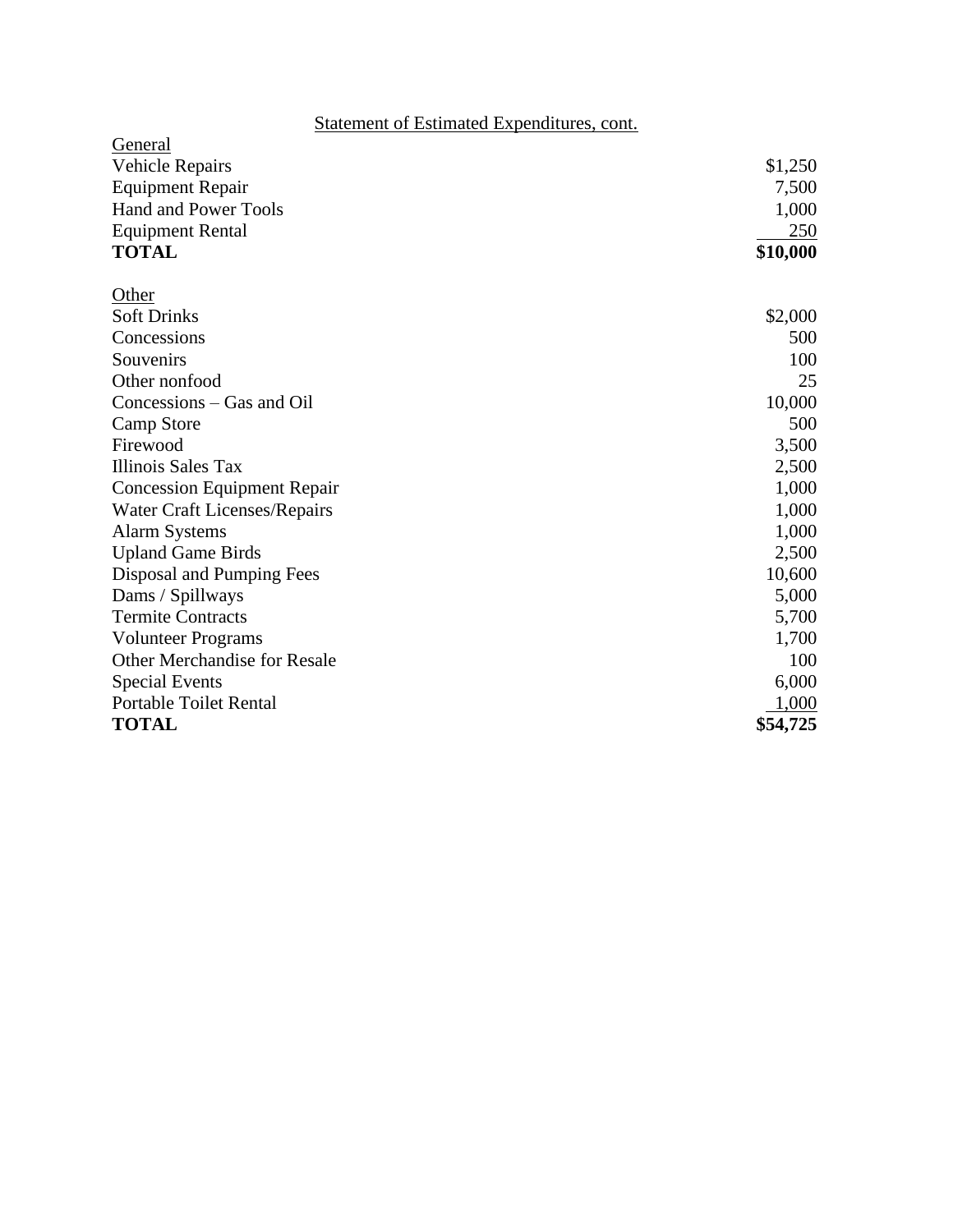| <b>Capital Improvements</b>        |           |
|------------------------------------|-----------|
| <b>Forest Glen Preserve-</b>       |           |
| <b>Tower Repairs</b>               | \$10,000  |
| Road Repairs/Resurface             | 60,000    |
| <b>Storage Building</b>            | 25,000    |
| Willow Creek Spillway              | 2,500     |
| Tractor (with trade)               | 25,000    |
| Well                               | 5,000     |
| <b>Fiber Optic Gannett</b>         | 15,000    |
| <b>Entrance Sign</b>               | 2,200     |
| <b>TOTAL</b>                       | \$144,700 |
| Kennekuk County Park-              |           |
| Road Repairs/Resurface             | \$60,000  |
| Fiber Optic Line                   | 80,000    |
| Laury Barn Soffit                  | 7,500     |
| Field Tile Ag Fields               | 10,000    |
| <b>Picnic Tables</b>               | 6,000     |
| <b>Wheeler Trail Signs</b>         | 7,500     |
| Gate Opener                        | 5,000     |
| Dock                               | 14,000    |
| Lake Mingo Dam Repairs             | 10,000    |
| <b>TOTAL</b>                       | \$200,000 |
| Lake Vermilion County Park-        |           |
| Road/Parking Lot Repairs/Resurface | \$30,000  |
| <b>Entrance Sign</b>               | 2,200     |
| Paint Stripper                     | 2,500     |
| Docks (50% grant match)            | 50,000    |
| <b>TOTAL</b>                       | \$84,700  |
| Heron County Park-                 |           |
| <b>Entrance Sign</b>               | \$2,200   |
| <b>Boardwalk Decking</b>           | 15,000    |
| <b>Boardwalk Handrails</b>         | 13,500    |
| <b>TOTAL</b>                       | \$30,700  |
| General-                           |           |
| Trucks 3                           | \$126,500 |
| Vehicle                            | 30,000    |
| Angle Broom                        | 7,500     |
| Trencher                           | 10,500    |
| Excavator (with trade)             | 21,000    |
| <b>Batwing Mower</b>               | 15,000    |
| <b>Power Screed</b>                | 3,500     |
| Chainsaw                           | 1,500     |
| Tractor                            | 17,000    |
| <b>TOTAL</b>                       | \$232,500 |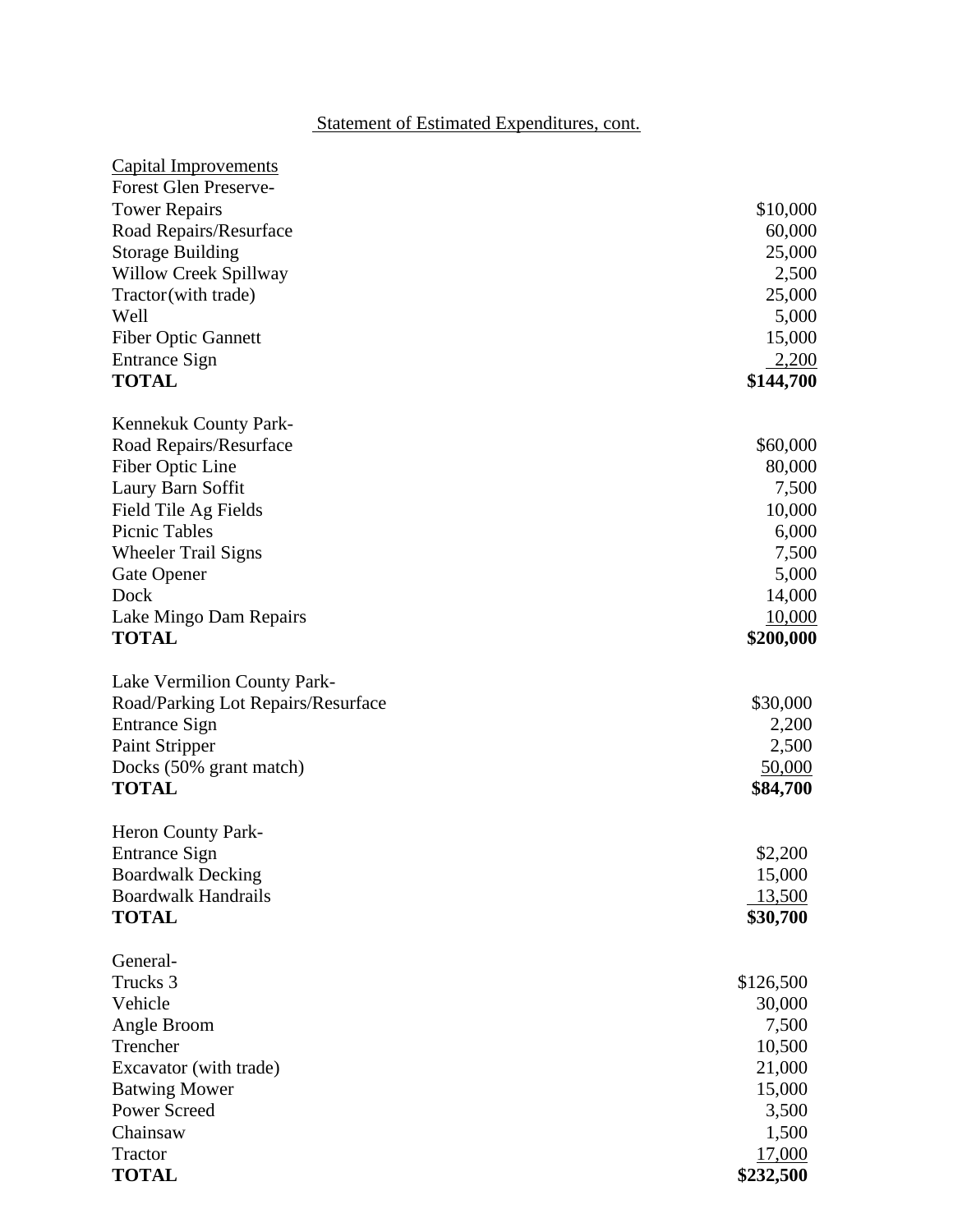## Division II Insurance and Compensation Fund A. Statement of Estimated Cash and Revenue

| Description                                            |           | Amount    |
|--------------------------------------------------------|-----------|-----------|
| Cash Balance on April 1, 2022                          |           | \$306,212 |
| Revenue                                                |           |           |
| Collection of the 2021                                 |           |           |
| <b>Real Estate Tax Levy</b>                            | \$195,000 |           |
| <b>Corporate Personal Property</b>                     |           |           |
| Replacement Tax                                        | $-()$ -   |           |
| Corporate Fund                                         | $-()$ -   |           |
| <b>Interest Earned on Investments</b>                  | 500       |           |
| <b>Total Revenue</b>                                   | \$195,500 | \$195,500 |
| <b>Total Estimated Cash Available for Expenditures</b> |           | \$501,712 |
| Total Estimated Expenditures Described in Section B.   |           | \$221,000 |
| ESTIMATED CASH BALANCE ON MARCH 31, 2023               |           | \$280,712 |

#### B.

| Description                        | Amount    |
|------------------------------------|-----------|
| <b>General Liability Insurance</b> | \$31,000  |
| <b>Unemployment Compensation</b>   | 15,000    |
| Worker Comp. Insurance             | 15,000    |
| <b>Medical Care Costs</b>          | 125,000   |
| <b>HRA Reimbursement Expense</b>   | 35,000    |
| TOTAL ESTIMATED EXPENDITURES       | \$221,000 |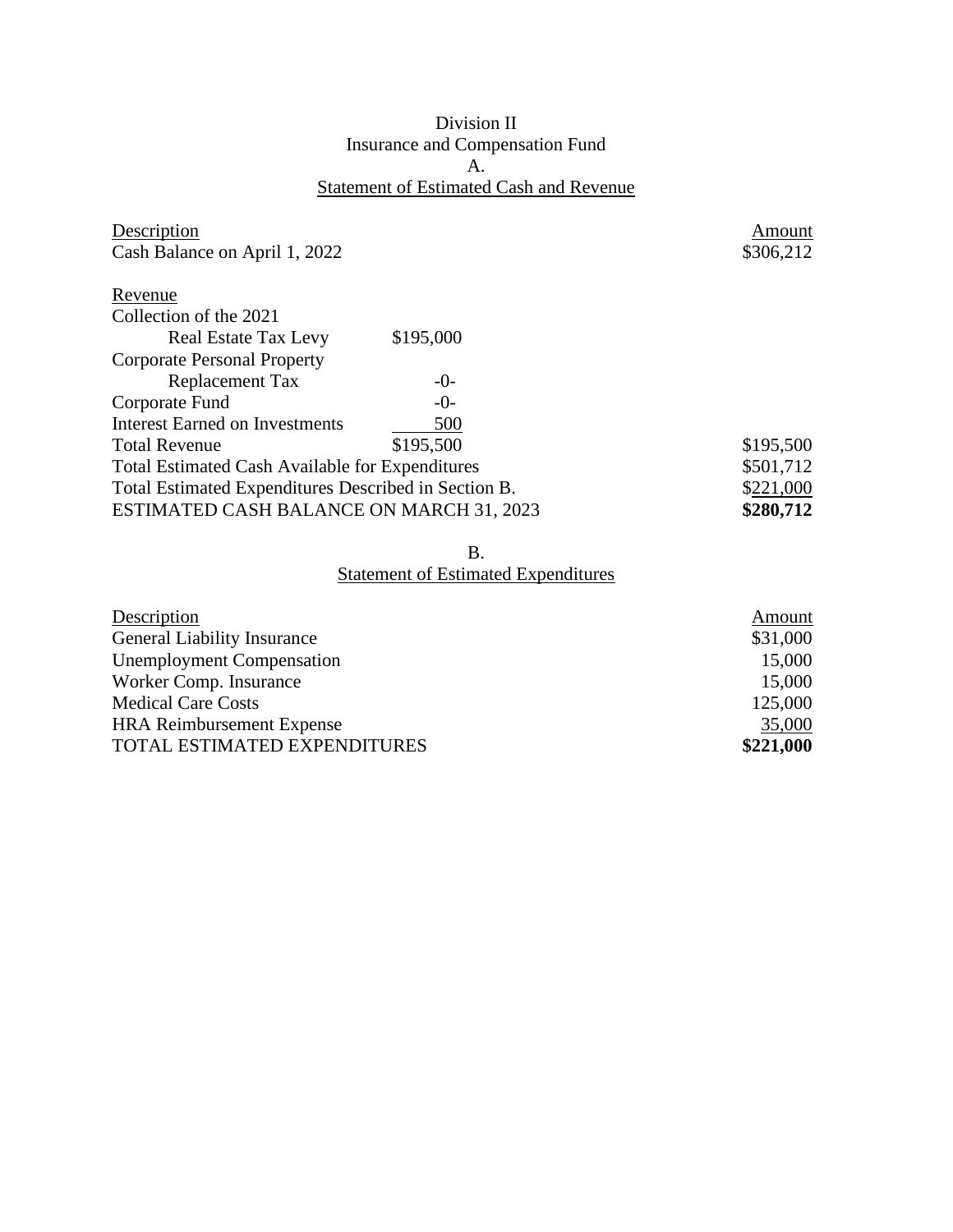## Division III Illinois Municipal Retirement Fund A. Statement of Estimated Cash and Revenue

| Description                                                                                      |                                            | Amount    |
|--------------------------------------------------------------------------------------------------|--------------------------------------------|-----------|
| Cash Balance on April 1, 2022                                                                    |                                            | \$134,989 |
| Revenue                                                                                          |                                            |           |
| Collection of the 2021                                                                           |                                            |           |
| <b>Real Estate Tax Levy</b>                                                                      | \$25,000                                   |           |
| Corporate Personal                                                                               |                                            |           |
| <b>Property Replacement Tax</b>                                                                  | 3,500                                      |           |
| <b>Interest on Earned Investments</b>                                                            | 250                                        |           |
| <b>Total Revenue</b>                                                                             | \$28,750                                   | \$28,750  |
| <b>Total Estimated Cash Available for Expenditures</b>                                           |                                            | \$163,739 |
| Total Estimated Expenditures Described in Section B.                                             |                                            | \$28,000  |
| ESTIMATED CASH BALANCE ON MARCH 31, 2023                                                         |                                            | \$135,739 |
|                                                                                                  | Β.                                         |           |
|                                                                                                  | <b>Statement of Estimated Expenditures</b> |           |
| Description                                                                                      |                                            | Amount    |
| $\sim$ $\sim$ $\sim$<br>$\mathbf{R}$ . $\mathbf{R}$ . $\mathbf{R}$ . $\mathbf{R}$ . $\mathbf{R}$ |                                            | ሐ ሷឹឹ ለለለ |

Contributing on Participating Employees (IMRF) \$ 28,000<br>TOTAL ESTIMATED EXPENDITURES \$28,000 TOTAL ESTIMATED EXPENDITURES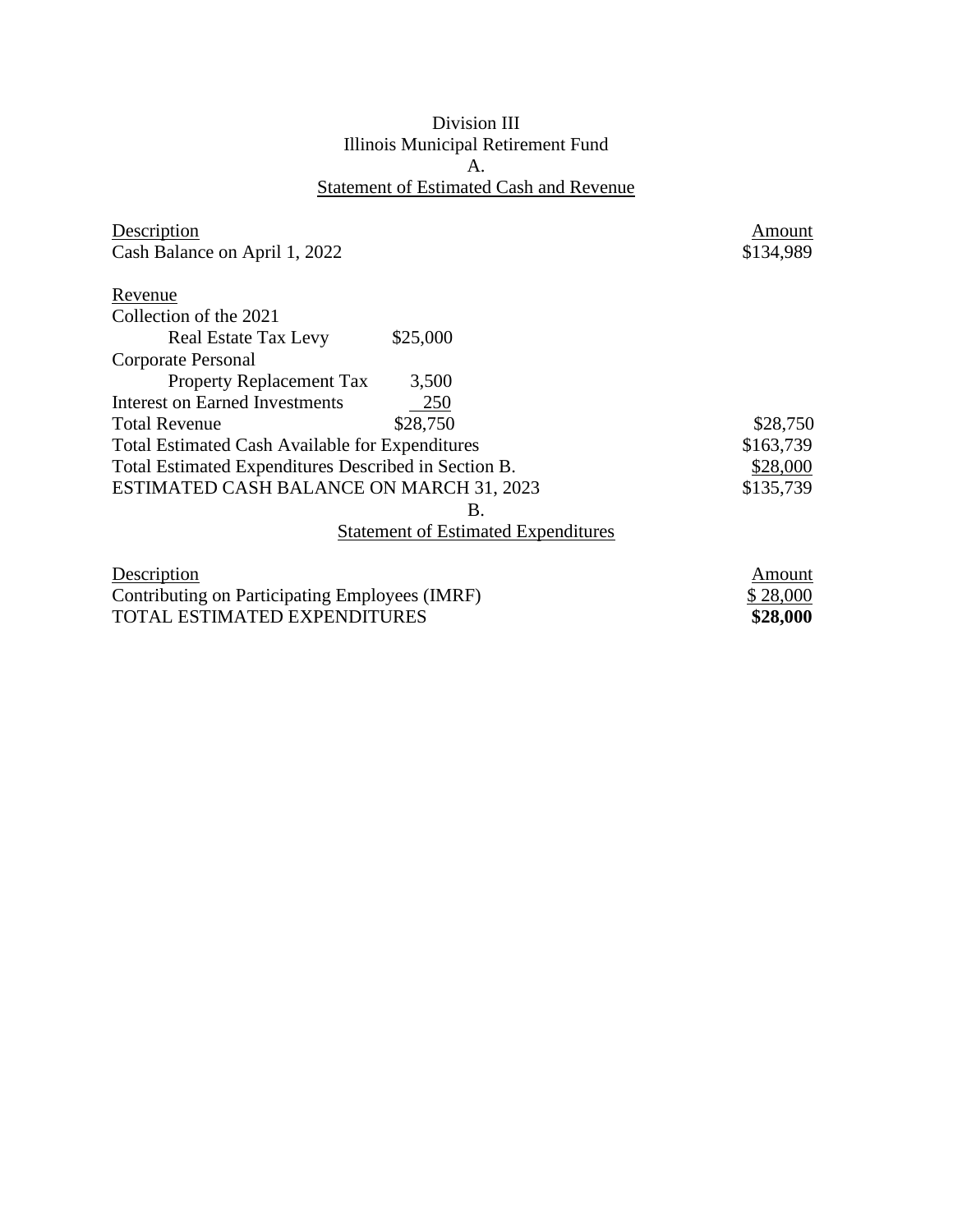## Division IV Audit Fund A. Statement of Estimated Cash and Revenue

| Description                                            |          | Amount   |
|--------------------------------------------------------|----------|----------|
| Cash Balance on April 1, 2022                          |          | \$4,540  |
| Revenue                                                |          |          |
| Collection of the 2021                                 |          |          |
| <b>Real Estate Tax Levy</b>                            | \$12,000 |          |
| <b>Corporate Personal Property</b>                     |          |          |
| Replacement Tax                                        | 5,000    |          |
| Interest on Earned Investments                         | $-0-$    |          |
| <b>TOTAL REVENUE</b>                                   | \$17,000 | \$17,000 |
| <b>Total Estimated Cash Available for Expenditures</b> |          | \$21,540 |
| Total Estimated Expenditures Described in Section B.   |          | \$16,000 |
| ESTIMATED CASH BALANCE ON MARCH 31, 2023               |          | \$5,540  |

B.

| Description                            | Amount   |
|----------------------------------------|----------|
| CPA Services for 2022-2023 Fiscal Year | \$16,000 |
| TOTAL ESTIMATED EXPENDITURES           | \$16,000 |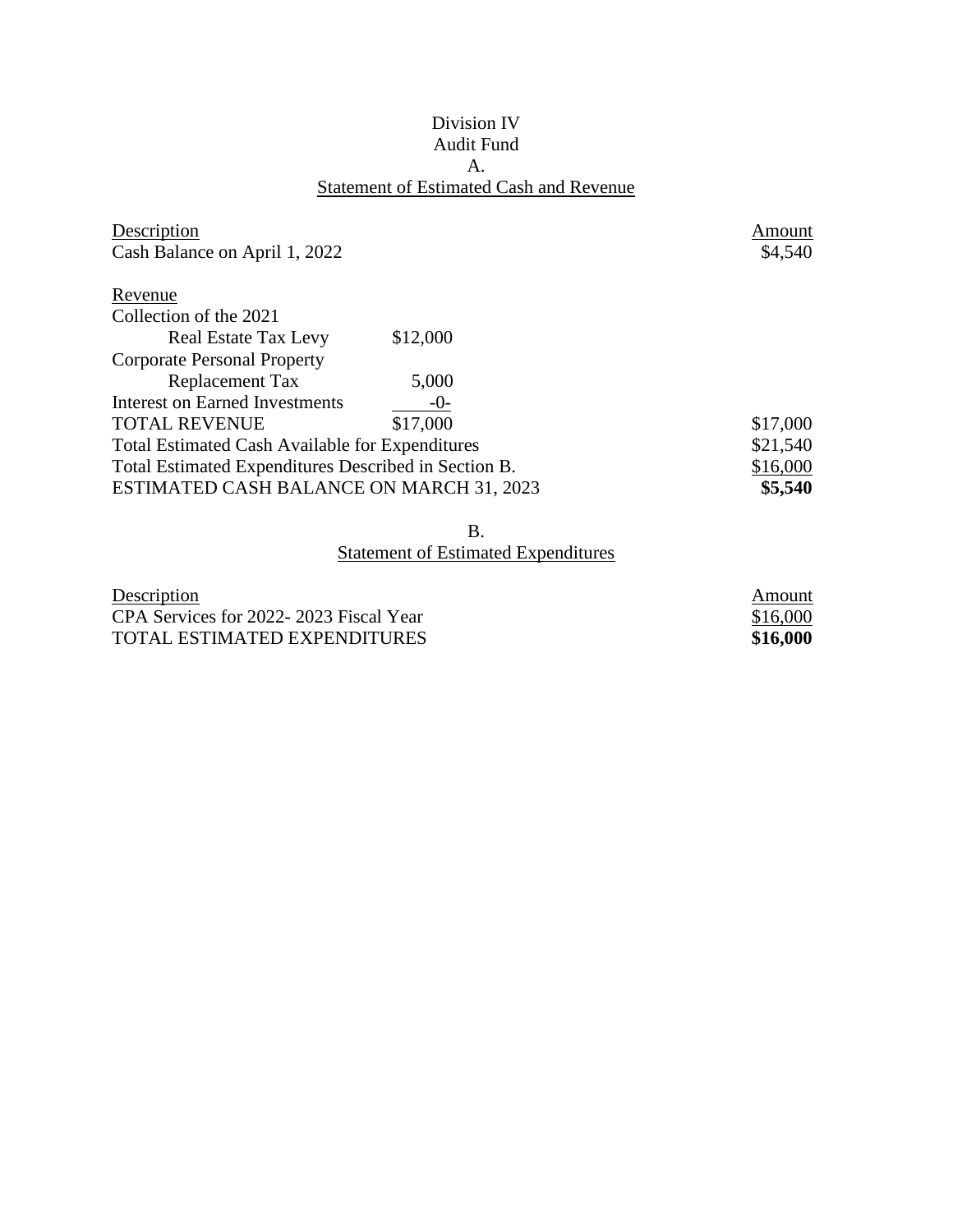## Division V Social Security Fund A. Statement of Estimated Cash and Revenue

| Description                                            |          | Amount    |
|--------------------------------------------------------|----------|-----------|
| Cash Balance on April 1, 2022                          |          | \$90,124  |
| Revenue                                                |          |           |
| Collection of the 2021                                 |          |           |
| <b>Real Estate Tax Levy</b>                            | \$65,000 |           |
| Corporate Personal                                     |          |           |
| <b>Property Replacement Tax</b>                        | $-()$    |           |
| Interest on Earned Investments                         | 300      |           |
| <b>TOTAL REVENUE</b>                                   | \$65,300 | \$65,300  |
| <b>Total Estimated Cash Available for Expenditures</b> |          | \$154,424 |
| Total Estimated Expenditures Described in Section B.   |          | \$65,000  |
| ESTIMATED CASH BALANCE ON MARCH 31, 2023               |          | \$90,424  |

B.

| Description                                        | Amount   |
|----------------------------------------------------|----------|
| Contributing on Participating Employees (FICA)     | \$55,000 |
| Contributing on Non-Participating Employees (FICA) | 10,000   |
| <b>TOTAL ESTIMATED EXPENDITURES</b>                | \$65,000 |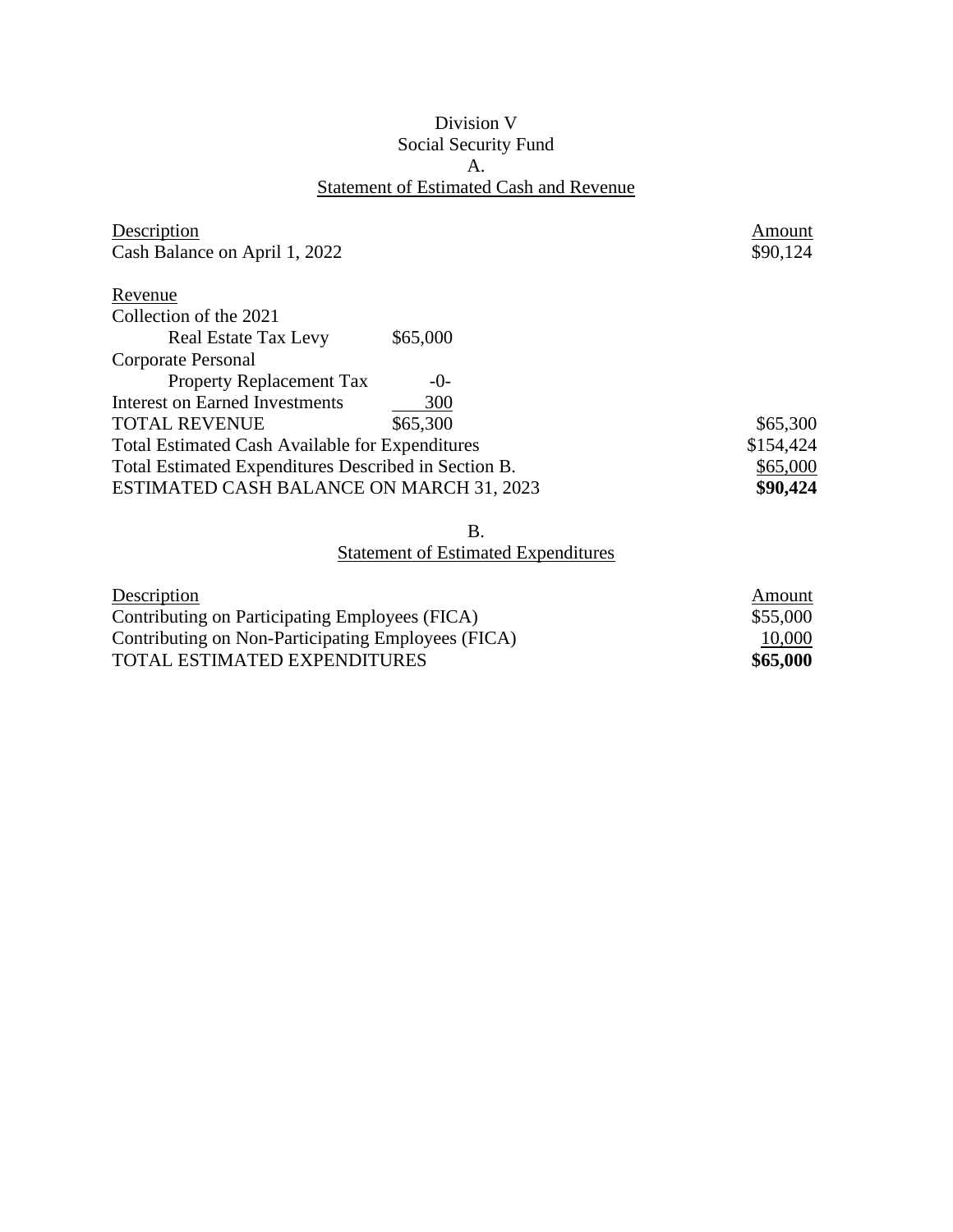## Division VI Debt Service Fund A. Statement of Estimated Cash and Revenue

| Description                                            |           | Amount    |
|--------------------------------------------------------|-----------|-----------|
| Cash Balance on April 1, 2022                          |           | $S-0-$    |
| Revenue                                                |           |           |
| Collection of the 2021                                 |           |           |
| <b>Real Estate Tax Levy</b>                            | $$-0-$    |           |
| Corporate Personal                                     |           |           |
| <b>Property Replacement Tax</b>                        | 125,150   |           |
| <b>Interest on Earned Investments</b>                  | $-0-$     |           |
| <b>TOTAL REVENUE</b>                                   | \$125,150 | \$125,150 |
| <b>Total Estimated Cash Available for Expenditures</b> |           | \$125,150 |
| Total Estimated Expenditures Described in Section B.   |           | \$125,150 |
| ESTIMATED CASH BALANCE ON MARCH 31, 2023               |           | $S-0-$    |

B.

| Amount    |
|-----------|
| \$100,000 |
| 400       |
| 24,750    |
| \$125,150 |
|           |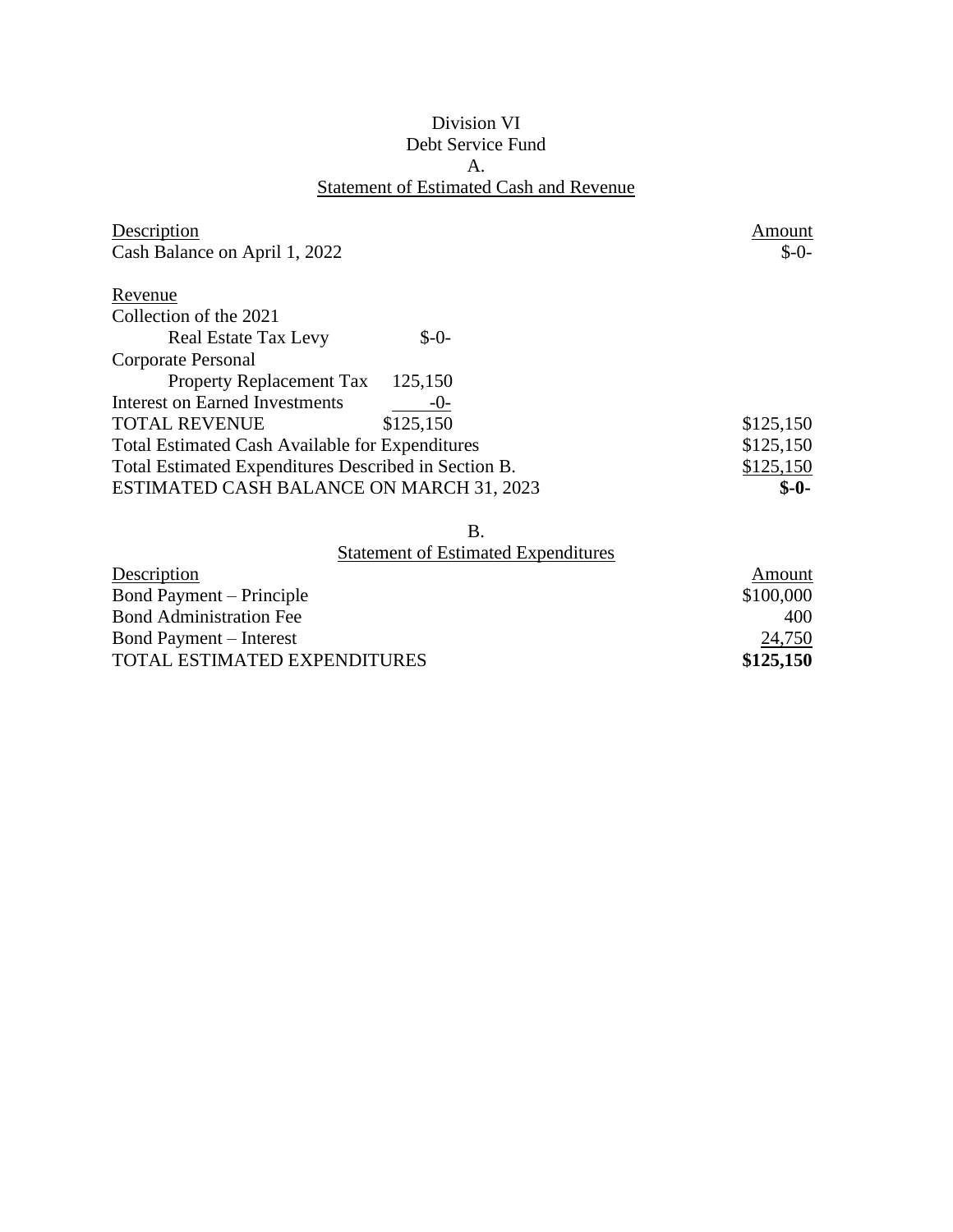## Vermilion County Conservation District Headquarters, Kennekuk County Park Danville, Illinois

#### Budget Narrative 2022-2023

#### A. Cash Balance

The cash balance for March 31, 2022, Corporate Fund, is \$1,124,544. The estimation for March 31, 2023, is \$975,819.

The cash balance for March 31, 2022 Insurance and Compensation Fund is \$306,212. The estimation for March 31, 2023, is \$280,712.

The IMRF cash balance for March 31, 2022, is \$134,989. The estimated cash balance for March 31, 2023, is \$135,739.

The cash balance for March 31, 2021, Audit Fund was \$4,540. The estimation for March 31, 2022, is \$5,540.

The cash balance for March 31, 2019, Social Security Fund is \$90,124. The estimation for March 31, 2022, is \$90,424.

#### B. Tax Base

The rate setting equalized assessed valuation of Vermilion County in 2021 was \$978,106,041. This is the figure to be used in assessing taxes for the Vermilion County Conservation District.

# C.

## Tax Levies

A portion of this budget is financed by the 2021 real estate taxes payable in 2022. The Corporate Fund is allowed a maximum of 10 cents of every \$100 of the County EAV. Tax rates for 2021 taxes payable in 2022:

| Corporate Fund         | 9.7 cents   |
|------------------------|-------------|
| IMRF                   | .26 cents   |
| Audit                  | $.12$ cents |
| Insurance              | 2.0 cents   |
| <b>Social Security</b> | .66 cents   |

# D.

## IMRF

Expenditures for IMRF this year are estimated to be \$28,000. PPRT must contribute at least 14% of the projected tax levy. The 2021 levy was \$25,000; therefore, at least \$3,500 must be contributed from CPPRT.